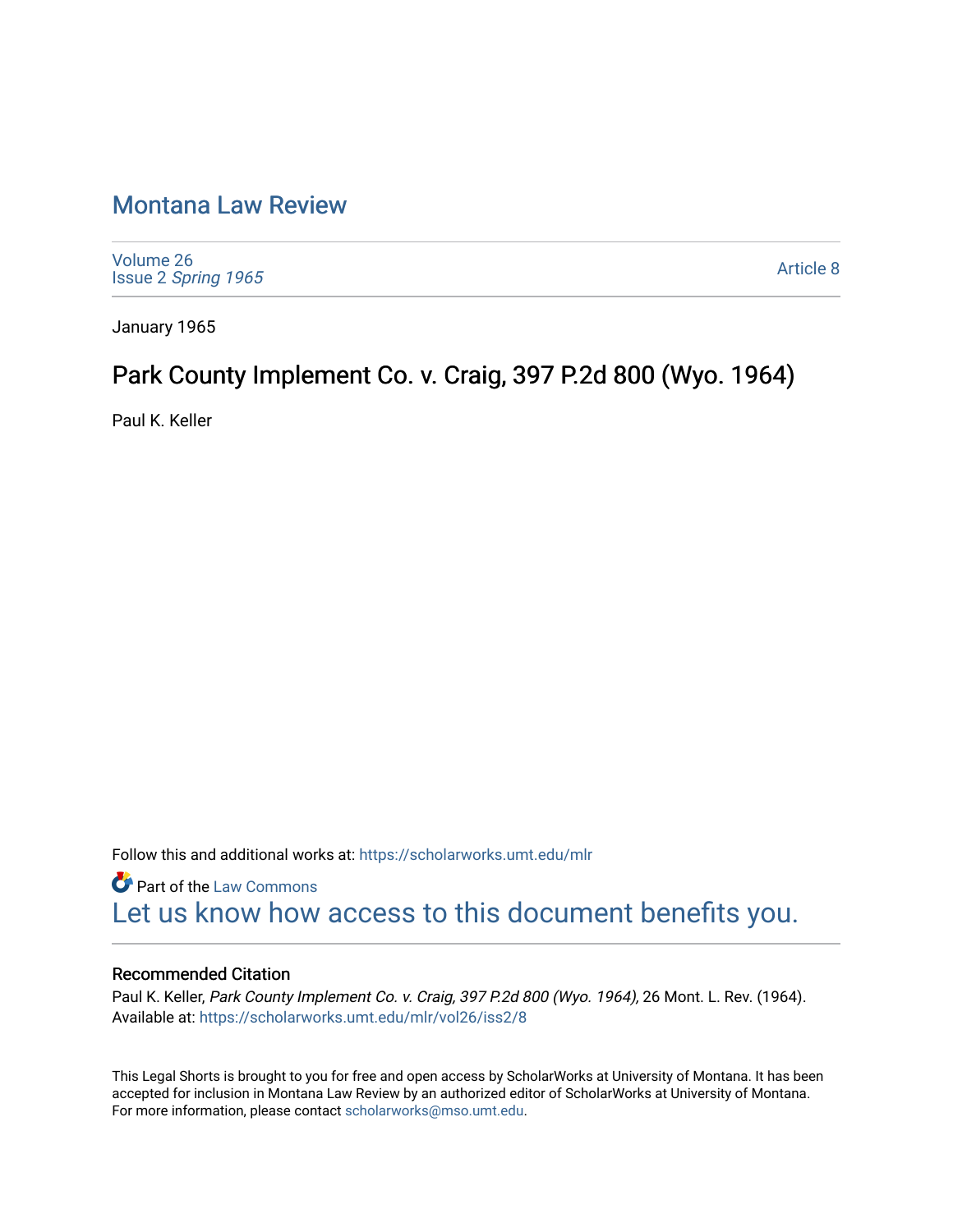**1965]**

THE UNIFORM COMMERCIAL CODE GENERAL CHOICE **OF** LAWS PROVISION EMPHASIZES CONTRACTUAL ASPECTS OF **A** TRANSACTION.-Defendant ordered a truck from plaintiff in Cody, Wyoming, but accepted delivery in Billings, Montana. Defendant asked that a statement of origin or other evidence of title be given him in Billings, but received none. Defendant subsequently took the truck to Cody where it was destroyed by fire while defendant was installing equipment on it. Plaintiff then tendered a statement of origin to defendant which defendant refused and plaintiff sued for the price of the truck. Defendant's motion for summary judgment, on the grounds that under Montana law title had not passed to him, was granted. On appeal to the Supreme Court of Wyoming, *held,* reversed. The transaction bore an "appropriate relation" to Wyoming and therefore the provisions of that state's Uniform Commercial Code1 were applicable. Under UCC  $\S$  2-606 (1)c defendant accepted the truck by performing an act inconsistent with plaintiff's ownership and was therefore liable for the contract price. *Park County Implement Co. v. Craig,* 397 P.2d 800 (Wyo. 1964).

The UCC has adopted a contractual choice of laws rule in its general choice of laws provision. Although special provisions govern most choice of laws problems under the code, the general provision is applicable to some sale transactions.<sup>2</sup> Traditionally, courts have applied the law of the situs of property to determine whether title to property has passed.<sup>3</sup> Under the UCC, it is not certain that the law of the situs would always be applied to determine this question, since the criteria for determining choice of law, based on contractual choice of law, only incidentally involve situs.<sup>4</sup>

There has been little uniformity in the choice of laws rules applicable

1 Hereinafter **UNIFORM COMMERCIAL CODE** will be cited UCC.

2 The general provision, **UCC** § **1-105(1)** is given *infra* at **. All** comments made in this article on choice of laws problems under the UCC are limited to  $\S$  1-105(1). The special provisions are outside the scope of this article. The applicability of  $\S$  1-105(1) is limited by these provisions.  $\S$  1-105( **87A-1-105 (2)]** provides:

Where one of the following provisions of this Act specifies the applicable law, that provision governs and a contrary agreement is effective only to the extent permitted by the law (including the conflict of laws rules) so specified:

Rights of creditors against sold goods. Section 2-402. Applicability of the Article on Bank Deposits and Collections. Section

4-102.

Bulk Transfers subject to the Article on Bulk Transfers. Section 6-102. Applicability of the Article on Investment Securities. Section 8-106. Policy and scope of the Article on Secured Transactions. Sections 9-102 and **9-103.**

31Rheinstein, *Conflict of Laws in the Uniform Commercial Code,* 16 LAw & **CONTEMP.** PROB. 114, 122 (1951).

In the instant case the result might have been the same under the situs rule as under<br>Published by ScholarWorks at buying at 243.

1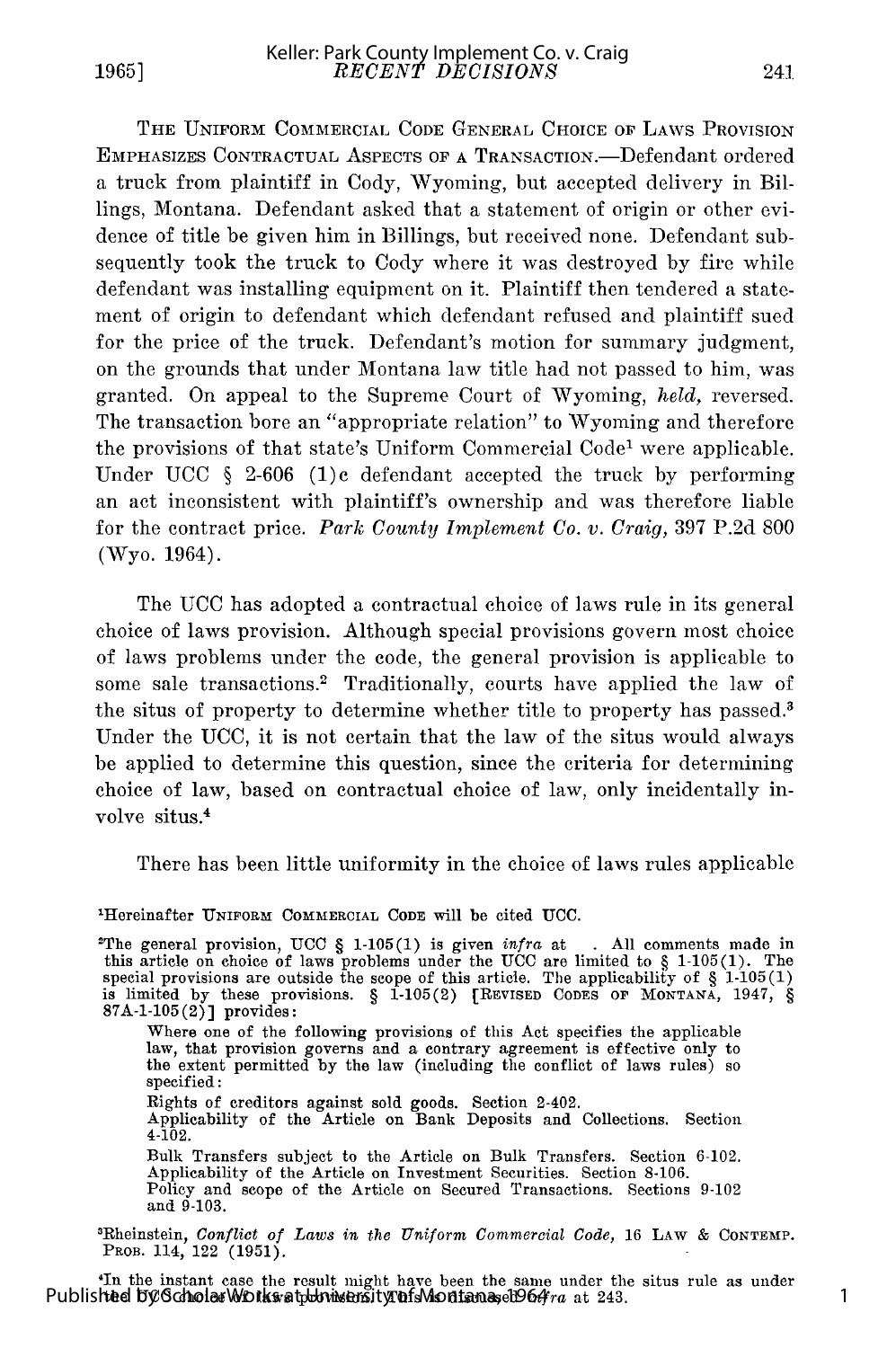2

to contracts.5 Each jurisdiction has chosen its rules for determining governing law from several alternatives:<sup>6</sup>

- 1. The law of the state of contracting, that is, the jurisdiction where the contract is negotiated;
- 2. The law of the state where the contract is performed;
- 3. The law of the state which the parties stipulate to govern;
- 4. The law of the state with the most substantial contacts with the contract.

Application of any of these rules can often prove difficult since a contract is a mobile chose in action that may be initiated and executed in several jurisdictions.

1. The law of the state of contracting means the law of the state where the negotiations were consummated. This was the dominant rule before the adoption of the UCC, $^7$  and was based on the presumed intent of the parties. 8

The primary disadvantage of applying this rule is that the law of the state of contracting may have an insignificant relation to the contract.<sup>9</sup> No part of the performance of the contract, or only a minute part, may have been transacted in that jurisdiction. Moreover, deciding where a contract is made may not be easy. For example, a contract negotiated by mail could be "made" in several jurisdictions.

2. Some jurisdictions apply the law of the state of performance—the jurisdiction in which the terms of the contract are fulfilled. This jurisdiction would have a substantial "governmental interest" in controlling the performance of the contract,<sup>10</sup> and arguably it should be allowed to interpret the contract according to its own law. This approach, however, is too uncertain in many cases because it is difficult to determine the state where a contract is "performed" in an interstate transaction. State lines today have a significance which is more legal than commercial and transactions are frequently performed in several states.

sDeaton v. Vise, **186** Tenn. 364, 210 S.W.2d 665, 668 (1948).

'Cochran v. Ellsworth, **126** Cal. **App. 2d** 429, 272 **P.2d** 904, **908** (1954).

"The phrase "governmental interest" denotes policy considerations, such as legality of the contract. Briggs, *The Need for the "Legislative Jurisdictional Principle" in* https://scholarworks.umdt@dpl/mlp/vol26/iss2/8INN. L. REV. 517, 529 (1955)

<sup>&#</sup>x27;In Walter Whitman Co. v. Universal Oil Prod. Co., 125 F. Supp. 137 (D. Del. 1954), it was said that choice of laws rules in the contracts field are the most perplexing of any conflict rules. 16 Am. Jur. 2d *Conflict of Laws §* 38, gives a two page description of the confusion and irreconcilable decisions in the field.

ONote, *Conflict of Laws: "Party Autonomy" in Contracts,* 57 CJLUM. L. *Rxv.* 553, 554 (1957.

<sup>7</sup>This is the rule adopted **by** the **RESTATEMENT,** CONFLICT OF **LAWS** § 311 (1934). Comment **d** to this section provides that a contract is deemed to have been made where the principle event necessary to make it a binding obligation took place.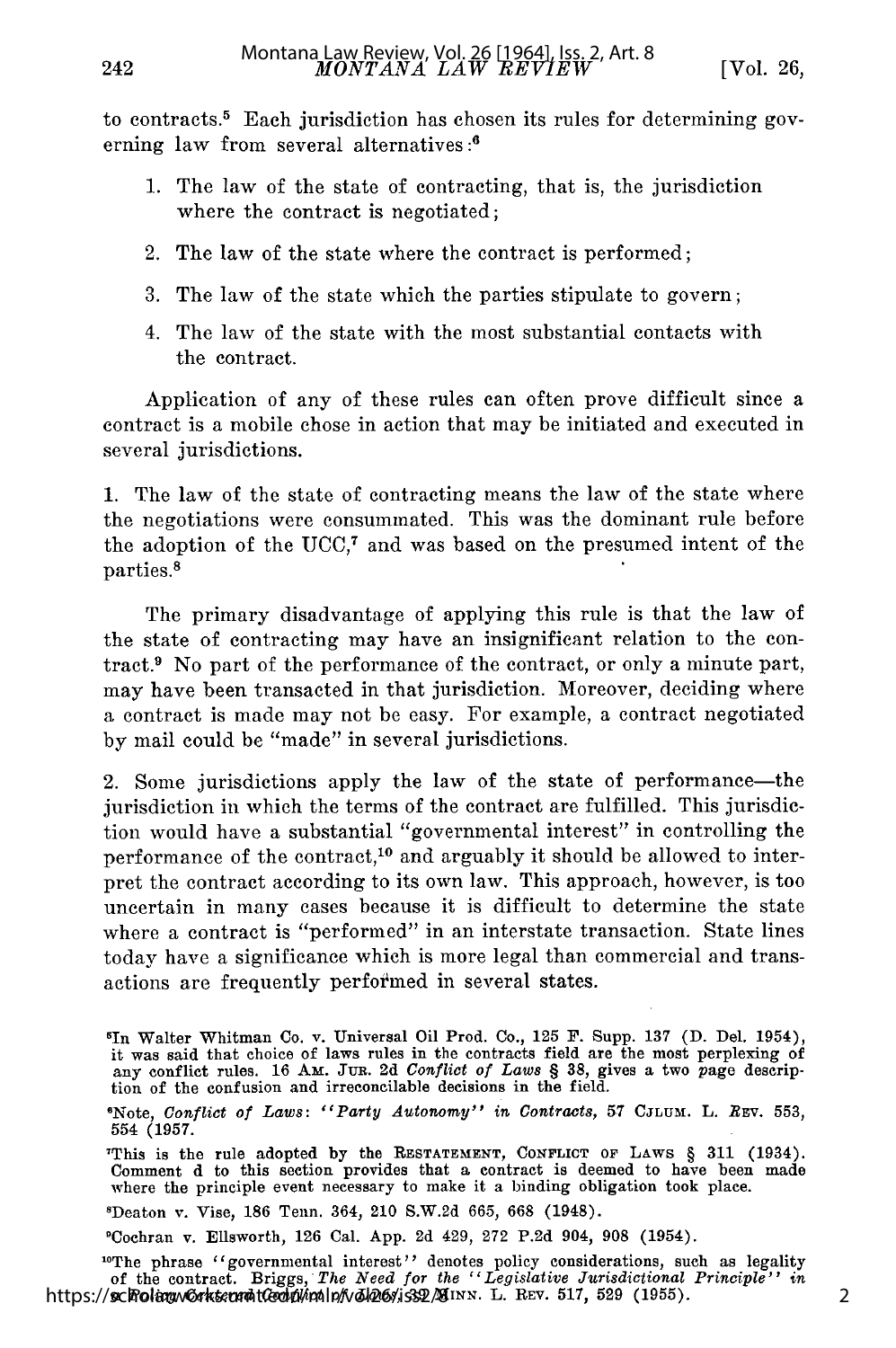3. Most jurisdictions have allowed the parties to stipulate the law to govern their contract as long as their purpose was not to evade local law.<sup>11</sup> The recent cases that have refused to recognize stipulations have done so not for theoretical reasons, but because third parties' rights might be infringed<sup>12</sup> or because the contract did not incorporate the parties' intent<sup>13</sup> or because there was no bargaining equality between the parties.<sup>14</sup>

Section 1-105 of the UCC provides in part: Except as provided hereafter in this section, when a transaction bears a *reasonable relation* to this state and also to another state or nation *the parties may agree that the law either of this state or of such other state or nation shall govern* their rights and duties. Failing such agreement this Act applies to transaction bearing an *appropriate relation* to this state. (Emphasis added.)

So far as it recognizes party stipulation, the UCC marks no significant break with the past. It is nonetheless progressive because the parties may place more reliance on their stipulation being upheld than they could before. Arguments under the UCC will center on the limits of these stipulations.

There are three types of limitations on stipulation: common law, statutory, and the Commissioners' Comment on the Code. The common law limitations<sup>15</sup> are equitable in nature and will continue to be used under the UCC. A "reasonable relation" is the only statutory limitation placed on stipulation. The Comment<sup>16</sup> suggests this phrase be interpreted in light of *Seeman v. Philadelphia Warehouse Co.*<sup>17</sup> In that case a Pennsylvania corporation loaned credit to a borrower in New York at a rate of interest unlawful in New York but lawful in Pennsylvania. The United States Supreme Court upheld the transaction for the parties could fix the situs of the contract in a jurisdiction that had a "natural and vital con-

"The parties had to stipulate in good faith. See, for example, Siegelman v. Cunard White Star, 221 F.2d 189 (2d Cir. 1955); Brierley v. Commercial Credit Co., 43 F.2d 730 (3d Cir. 1930), cert. den. 282 U.S. 897 (1931); Burton, The Uniform Commercial Code and Conflict of Laws, 9 AM. J. COMP. L. 458 (1960). Party stipulation has not always been held in favor in the United States. In S. S. Co., 48 F.2d 115, 117 (2d Cir. 1931) the court said: People cannot by agreement substitute the law of another place; they may

of course incorporate any provisions they wish into their agreements—<br>a statute like anything else—and when they do, courts will try to make<br>sense out of the whole, so far as they can. But an agreement is not a<br>contract, e pull on one's bootstraps. Some law must impose the obligations, and the parties have nothing whatever to do with that; no more than with whether their acts are torts or crimes.

See also 2 BEALE, CONFLICT OF LAWS, § 332.2 **(1935).** <sup>2</sup>

Industrial Packaging Prod. Co. v. Ft. Pitt Packaging Int'l., 399 Pa. 643, 161 A.2d 19 (1960). The third party was a creditor of one of the contracting parties who would have been unprotected had the stipulation been upheld.

<sup>13</sup>See, *e.g.*, Jansson v. Swedish Am. Line, 185 F.2d 212 (1st Cir. 1950); Boston Law<br>Book Co. v. Hathorn, 119 Vt. 416, 127 A.2d 120 (1956).

<sup>14</sup>See, for example, Fricke v. Isbrandtsen Co., 151 F. Supp.  $465$  (S.D.N.Y. 1957).

<sup>15</sup>See above at footnotes 12, 13 and 14.

**"UNIFORM** COMMERCIAL **CODE (U.L.A.)** § 1-105, at 16 (1962).

Published by Scholar Works at University of Montana, 1964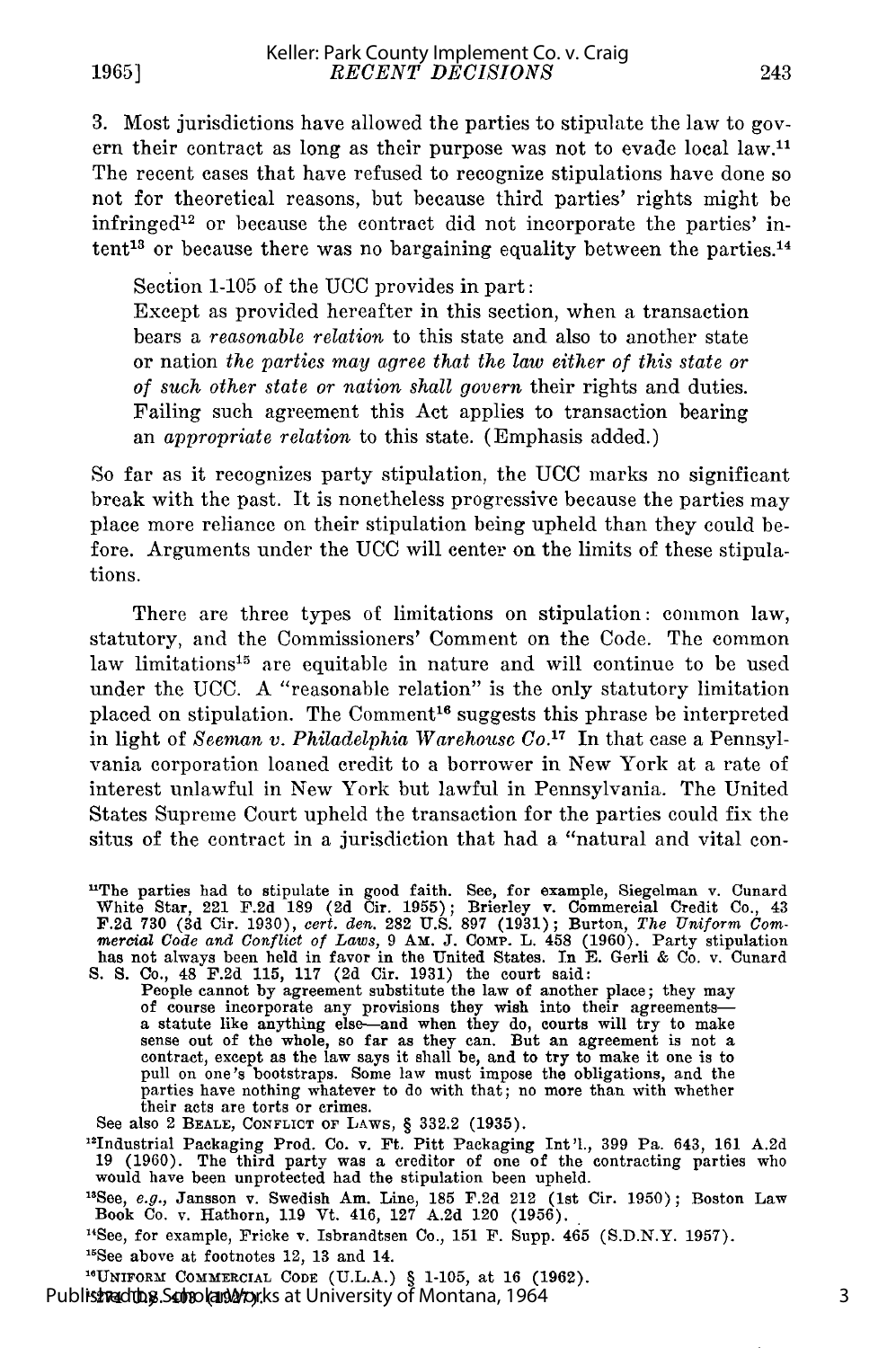nection" with the contract, so long as they did so in good faith. Because the corporation had its office in Pennsylvania and was incorporated there, Pennsylvania bore a "normal relation" to the transaction.

Although the Comment suggests that the jurisdiction stipulated must be where "a significant enough portion of the *making* or *performance* of the contract is to occur,"<sup>18</sup> the *Seeman* case indicates that one party's domicil would bear a "reasonable relation." The Comment also states that the contract need have "no significant contact" with the jurisdiction stipulated, though this phrase is at odds with *Seeman's* "natural and vital connection." The Comment only illustrates what is evident from the phrase "reasonable relation"; it is intentionally flexible and incapable of precise definition. This Comment gives guideposts which are inconsistent in detail, but which indicate that good faith and some contact with the jurisdiction chosen are necessary. Further demarcation is wisely left to the courts.

The primary commercial advantage in allowing parties to stipulate the governing law is that they can foresee the legal consequences of their actions. That they can stipulate is therefore more important than what they do stipulate, and reasonable stipulations should be upheld.

4. The most recent of the traditional approaches to choice of laws is the substantial contacts rule. It has its counterpart in the **UCC** "appropriate relation" test. Again the Comment offers indication of what constitutes an appropriate relationship. It first gives examples of what a state would not bear such a relation,<sup>19</sup> and then hints that the code should be given as wide an application as possible. <sup>20</sup>

The test for choice of laws under the substantial contacts rule is: (1) what is the "center of gravity" of the facts, or (2) which jurisdiction has the most significant contacts with the matter in dispute, or (3) which is more intimately concerned with the outcome of the particular litigation, or (4) whether one rule or the other produces the best practical result.<sup>21</sup> The advantage of this approach is that intent of the parties, traditional conflicts rules, and policy interests of the states involved can all be considered.<sup>22</sup>

## *' 8 Supra* note **16.**

<sup>19</sup>UCC Comment, *supra* note 16, at 16-17.<br>
[T]he mere fact that suit is brought in a state does not make it appro-[T]he mere fact that suit is brought in a state does not make it appro- priate to apply the substantive law of that state. Cases where a relation to the enacting state is not "appropriate" include, for example, those where the parties have clearly contracted on the basis of some other law, as where the law of the place of contracting and the law of the place of contemplated performance are the same and are contrary to the law under the Code.

"The code is comprehensive and a reformulation of the law merchant, thus justifying wide application. *Id.*

'Global Commerce Corp. v. Clark-Babbit Industries, 239 IF.2d 716, 719 (2d Cir. 1956). The Comment suggests comparison with this case to determine when a state bears and<br>appropriate relation. UCC Comment, *supra* note 19, at 17.<br>"Auten v. Auten, 308 N.Y. 155, 124 N.E.2d 99, 50 A.L.R.2d 246 (1954). In W. H.

Barber v. Hughes, 223 Ind. 570, 63 N.E.2d 417, 423 (1945) the court said:<br>The court will consider all acts of the parties touching the transaction

in relation to the several states involved and will apply as govern-<br>ing the transaction the law of that state with which the facts are in<br>most intimate communication the law of that state with which the facts are in https://scholamosorks.tumat.edu/molt/vol26/iss2/8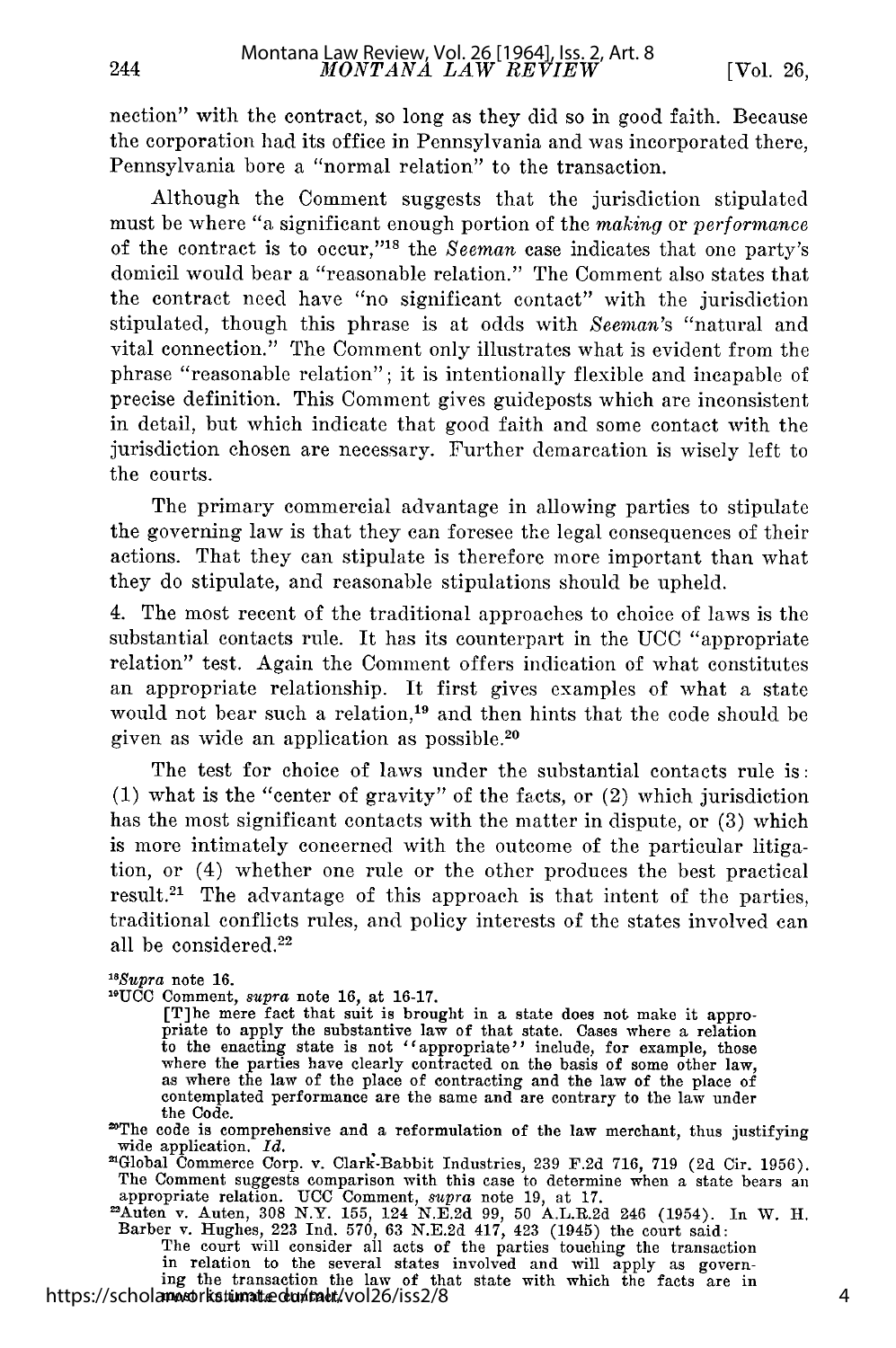**1965]**

Substantial contacts and "appropriate relation" are not, however, identical. The former concept is still bound by the notion that the law of but one jurisdiction is applicable to a contract. The appropriate relation test implies that to a single contract, several states' laws might be applicable. Nonetheless, the concepts are similar for the criteria to be used in determining appropriate relation are similar to those for determining substantial contacts.

The cases thus far decided under the code do not indicate clearly what an appropriate relation is, but weigh the contacts which the contract has with several states in determining the applicable law.<sup>23</sup> Predictably, the law of the forum is generally applied. $24$ 

The appropriate relation test presents a problem to the practicing attorney because it is difficult to predict which state law will apply. <sup>25</sup> As the UCC becomes more widely adopted,<sup>26</sup> the applicable law is quite likely to be that of the state in which suit is brought. This problem in forecasting can only be solved by stipulation.

The instant case adopts the analysis of the substantial contacts cases, and those cases decided in other code states in weighing contacts. The Wyoming court mentioned that the trip to Billings to pick up the truck was a "minor part of ths transaction, and the portions occurring in Wyoming bear an appropriate relation to an extent that the UCC applies.<sup> $227$ </sup> The court then applied the applicable UCC property law provision<sup>28</sup> and determined that title had passed. Absent the UCC, the result might have been the same, although the case would have been decided without reference to contract law. Instead, the court would have applied the law of the situs of the property to determine if title had passed.<sup>29</sup>

The UCC appropriate relation test would not always result in application of the law of the situs of the property. Although the state of situs would bear an appropriate relation, the forum (not necessarily the same jurisdiction as the situs) might bear such a relation. Therefore it may sometimes be difficult to predict which state law will control title aspects of a transaction. <sup>30</sup>

 $2UCC \S 2-606(1)c.$ <br>29Arguably Wyoming was the situs of the property for determining passage of title although the trial court determined that Montana was the situs for such purpose.<br><sup>30</sup>Rheinstein, *supra* note 2, at 123. Rheinstein was criticizing an earlier draft of the **UCC** which was adopted only in Pennsylvania and called for a wider application of forum law than does § 1-105 as adopted by Montana. His comments are valid, albeit Published by ScholarWorks at Iniversity of Montana, 1964

<sup>&#</sup>x27;See, *e.g.,* Welding Engineers v. Aetna-Standard Engineering Co., 169 F. Supp. 146 (W.D.Pa. 1958); Skinner v. Tober Foreign Motors, Inc., 345 Mass. 426, **187** N.E.2d 669 (1963).

<sup>&</sup>quot;See, for example, Around the World Shopper Club v. U.S., 198 F. Supp. 773 (N.J. 1961), *aff,* 309 F.2d 324 (1962); Atlas Credit Corp. v. Dolbow, 193 Pa. Super. 649, 165 A.2d 704 (1961).

<sup>&#</sup>x27;Nordstrom, *Choice of Law and the Uniform Commercial Code,* 24 OHIO ST. L.J. 364, 373. (1963). 6

<sup>&</sup>quot; As of 1964, 30 states had adopted the UCC.

**<sup>-397</sup>** P.2d at 802.